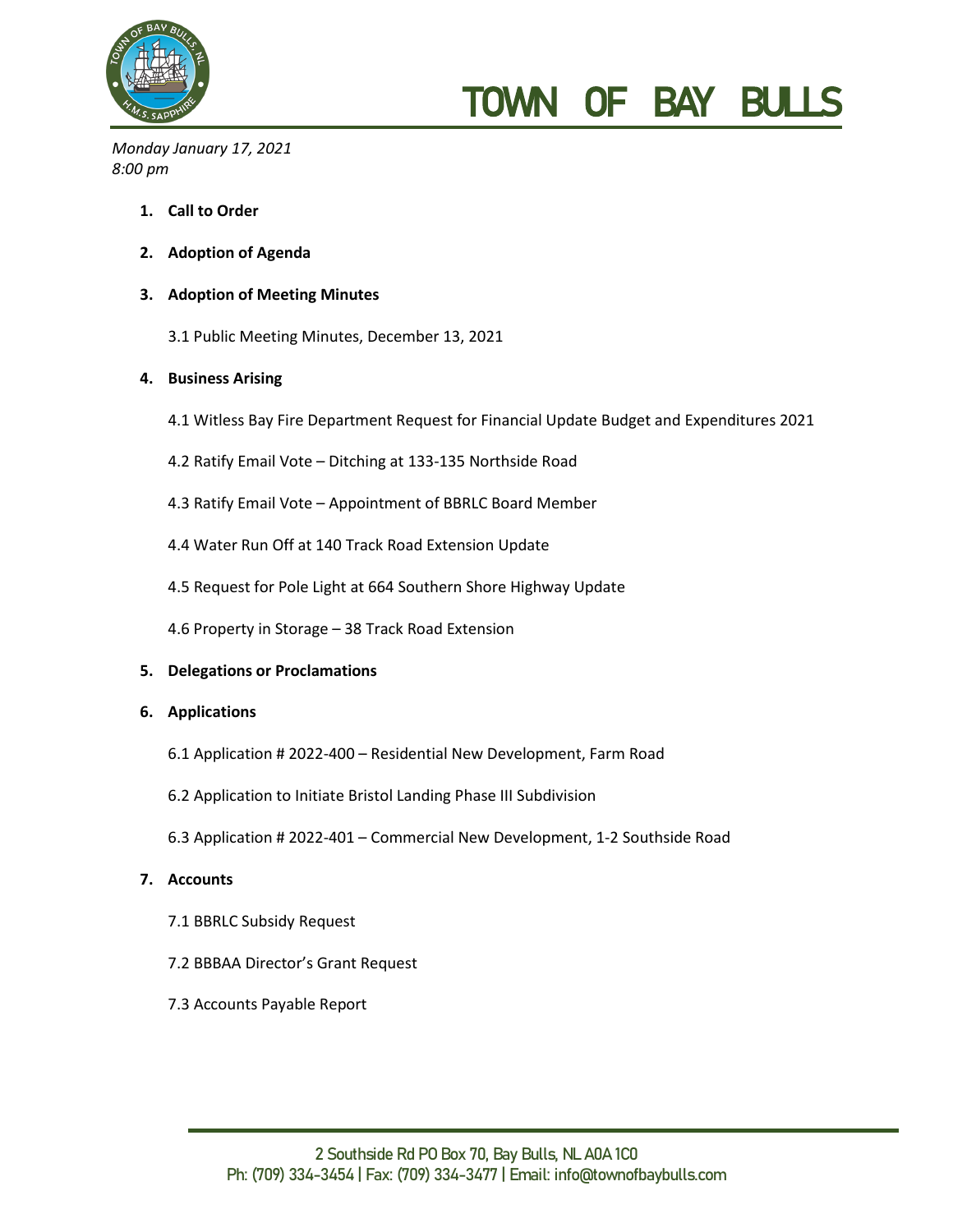

# TOWN OF BAY BUL

### **8. Committee Reports**

- 8.1 BBBAA Financials November, 2021
- 8.2 BBBAA After School Program Update December, 2021
- 8.3 BBBAA Monthly Activities Update December, 2021
- 8.4 Northeast Avalon Joint Council AGM Meeting Package January 12, 2022
- 8.5 Northeast Avalon Joint Council Meeting Package January 12, 2022
- 8.6 Southern Shore Joint Council Meeting Package January 13, 2022
- 8.7 Eastern Health & Northeast Avalon Joint Council Meeting Minutes January 7, 2022

#### **9. Action Required**

- 9.1 Eastern Waste Management 2022 Contract Extension for Waste Collection
- 9.2 Canada Summer Jobs 2022
- 9.3 D.A.R.E Program Sponsorship Request
- 9.4 PSD Citywide's Municipal Grant Services Purchase Membership
- 9.5 Office Technology Upgrade
- 9.6 Request for Personal Fire Works Regulations
- 9.7 MNL Elected Official Training
- 9.8 Upgrade for Virtual Meeting and Teleconference Capabilities
- 9.9 Remission & Exemption of Taxes
- 9.10 Long Pond Walking Trail Change Order
- 9.11 Request to Track Snow Clearing Vehicles: a.) Council Access to the Automatic Vehicle Locator Tracking System
	- b.) Email or Text Message Notification Sent to Council When Operators Begin Work